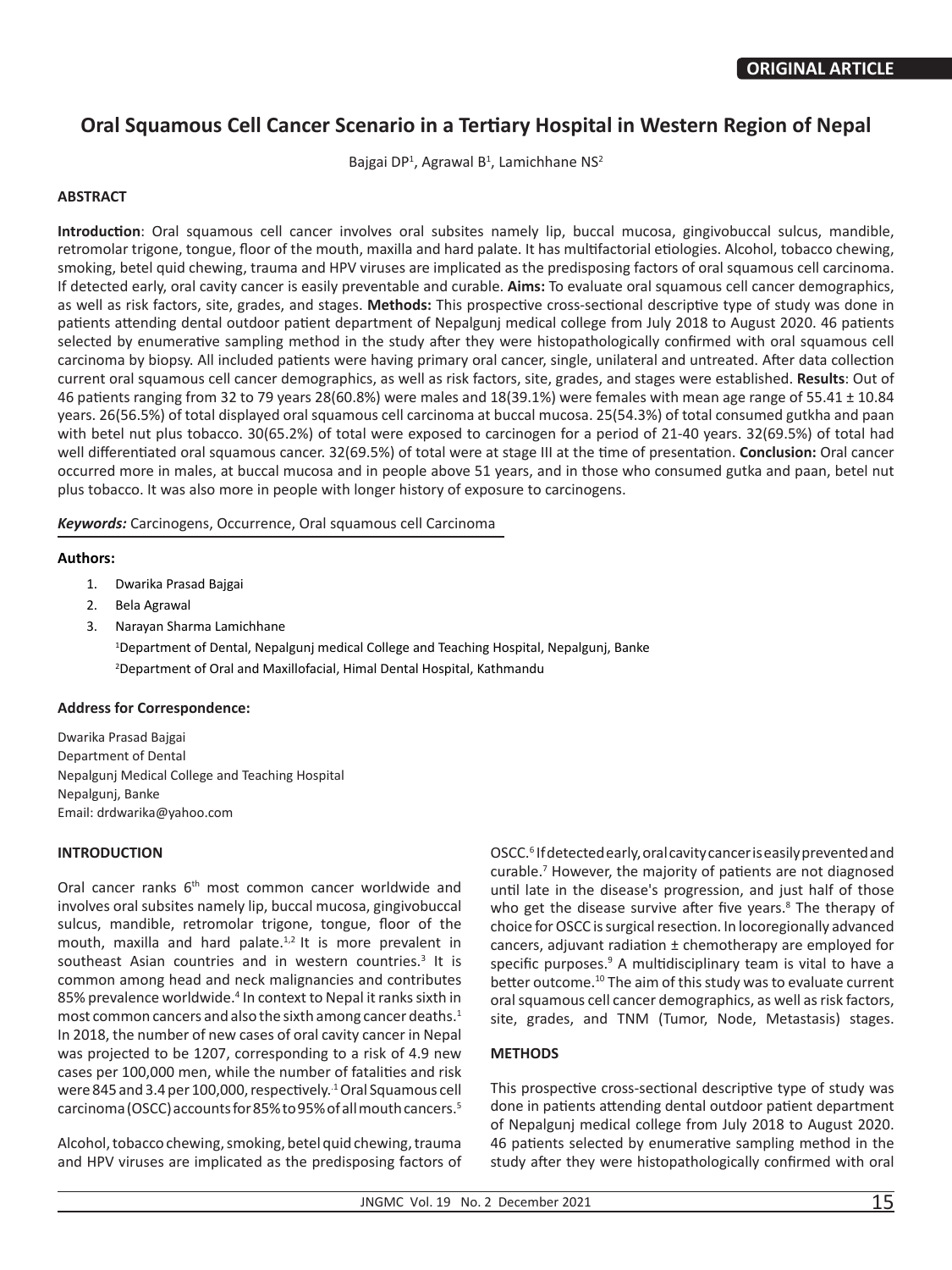squamous cell carcinoma by biopsy. All included patients were having primary oral cancer at a single site, unilateral and nontreated previously. Metastatic, previously treated, recurrent and multiple site or bilateral oral cancer patients were excluded from study. Informed consent was taken before study and ethical clearance was taken from concerned institutional review committee. The goal of this study was to evaluate current oral squamous cell cancer demographics, as well as risk factors, site, grades, and TNM (Tumor, Node, Metastasis) stages. Data was collected using a standardized data collection sheet. Statistical Package for the Social Sciences (SPSS) Version 24.0 was used to summarize and analyze the data collected, and the results were presented in the form of tables.

# **RESULTS**

|            | <b>Male</b>        |            | <b>Female</b>     |               |
|------------|--------------------|------------|-------------------|---------------|
| <b>Sex</b> | 28                 |            | 18                |               |
|            | (60.8%)            |            | (39.1%)           |               |
| Age        | $\leq 50$ years    |            | >50 years         |               |
|            | <b>Male</b>        | Female     | <b>Male</b>       | <b>Female</b> |
|            | 11                 | 5          | 17                | 13            |
|            | $(23.9\%)$         | $(10.8\%)$ | (36.9%)           | (28.2%)       |
| Laterality | <b>Right sided</b> |            | <b>Left sided</b> |               |
|            | 16                 |            | 30                |               |
|            | (34.7%)            |            | (65.2%)           |               |

#### *Table I: Demography (n=46)*

Our study included 46 patients of ages from 32 to 79 years with primary, single, unilateral and previously non-treated histopathologically confirmed oral squamous cell cancer. The mean age range of all patients was  $55.41 \pm 10.84$  years. Out of total patients, 28(60.8%) were males and 18(39.1%) were females; with the male female ratio of 1.5:1. 30(65.2%) of the total patients were older than 50 years whereas 16(34.7%) were equal or below 50 years of age. More than two-thirds (65.2%) had cancer at left side of the oral cavity. (Table I)

| <b>Characteristics</b> |                                                                     | $n=46$                    |
|------------------------|---------------------------------------------------------------------|---------------------------|
|                        | Buccal mucosa                                                       | 26<br>(56.5%)             |
|                        | <b>Upper alveolus</b>                                               | $\mathbf{1}$<br>$(2.1\%)$ |
|                        | Lower alveolus                                                      | 3<br>(6.5%)               |
| <b>Sites</b>           | Gingivobuccal sulcus                                                | 5<br>(10.8%)              |
|                        | Retromolar trigone                                                  | 8<br>(17.3%)              |
|                        | Tongue                                                              | $\overline{2}$<br>(4.3%)  |
|                        | Floor of mouth                                                      | $\mathbf{1}$<br>(2.1%)    |
|                        | Smokers only                                                        | $\overline{2}$<br>(4.3%)  |
|                        | Gutkha and paan betel nut<br>chewers                                | $\overline{2}$<br>(4.3%)  |
| <b>Habits</b>          | Gutkha and paan betel nut<br>chewers +tobacco chewers               | 25<br>(54.3%)             |
|                        | Gutkha and paan betel nut<br>chewers + smokers                      | 15<br>(32.6%)             |
|                        | Gutkha and paan betel<br>nut chewers + smokers +<br>tobacco chewers | 2<br>(4.3%)               |
| <b>Duration of</b>     | 5-20 years                                                          | 16<br>(34.7%)             |
| exposure               | 21-40 years                                                         | 30<br>(65.2%)             |
|                        | Well differentiated                                                 | 32<br>(69.5%)             |
| <b>Tumor grading</b>   | Moderately differentiated                                           | 9<br>(19.56%)             |
|                        | Poorly differentiated                                               | 6<br>$(13.0\%)$           |
|                        | Stage I                                                             | $\overline{2}$<br>(4.3%)  |
| <b>Staging</b>         | Stage II                                                            | 5<br>(10.8%)              |
|                        | Stage III                                                           | 32<br>(69.5%)             |
|                        | Stage IV                                                            | 12<br>(26.08%)            |

*Table II: Oral squamous cell carcinoma occurrence in relation to sites, habits, duration of exposure, grade and TNM staging (n=46)*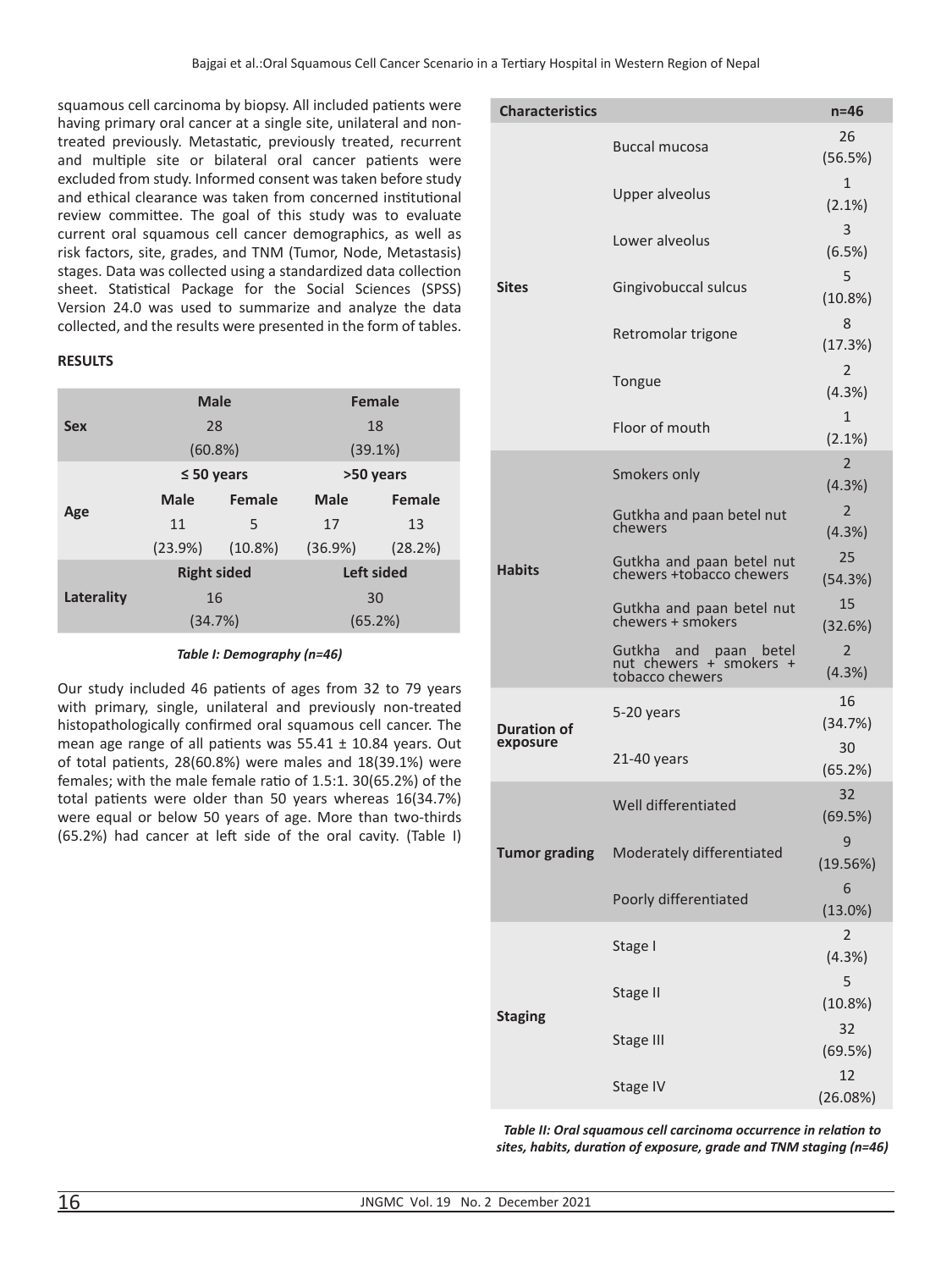Table II shows occurrence of oral squamous cell carcinoma in relation to sites, habits, duration of exposure, grades and TNM staging. In more than half (56.5%) of the patients SCC was present in buccal mucosa, while it was found in lowest (2.1%) at upper alveolus and floor of mouth each. Second highest site of occurrence was at retromolar trigone (17.3%). More than half of the patients (54.3%) who developed OSCC were Gutkha and paan betel nut chewers plus tobacco chewers. Second highest occurrence was found in those who were gutkha and paan betel nut chewers plus smokers (32.6%). Almost two third of the total patients (65.2%) who developed OSCC had a history of exposure to carcinogen of 21 to 40 years. Remaining patients (34.7%) had a history of less than 21 years exposure. Well differentiated histopathological status of OSCC was present in 32(69.5%) of total patients. Most of the patients (58.6%) had TNM staging III at the presentation.

| <b>Characteristics</b>    | $n = 46$   |
|---------------------------|------------|
| Surgically Intervened     | 17         |
|                           | (36.9%)    |
| Referred                  | 14         |
|                           | $(30.4\%)$ |
|                           | 15         |
| Cases that did not report | (32.6%)    |

### *Table III: Intervention Summary*

Table III shows interventions instituted to OSCC diagnosed patients. 17(36.9%) were surgically treated in our center by wide surgical excision of cancer and functional neck dissection, among which 16(34.7%) were referred for postoperative radiotherapy. 14(30.4%) were referred to higher center in need of neoadjuvant radio/chemotherapy and/or complex facial reconstructive requirements. 15(32.6%) did not report to our center after they were diagnosed and counselled for treatment.

# **DISCUSSION**

In our study out of 46 patients with primary, unilateral, single, previously untreated histologically confirmed primary oral squamous cell carcinoma patients, 28(60.8%) were males and 18(39.1%) females with the male to female ratio being 1.5:1. This M: F ratio is similar to Rahman, et al (2014) who demonstrated the ratio to be 1.5:1 in oral SCC patients attending a tertiary hospital in Bangladesh. $11$  This similarity might be due to similar predisposing factors or tobacco consumption habits among people in south Asian countries. Our patients ranged from age 32 to 79 years with mean of all patients was  $55.41 \pm 10.84$  years. Two thirds of the patients (65.2%) to whom OSCC occurred were greater than 50 years. These findings suggest that oral squamous cell carcinoma is a disease of increasing age. OSCC was seen more on the left side (65.2%) of oral cavity, which is partly in consistent to findings of a study by Selvamani et al (2015) in India who found oral cancer at left side of tongue in 51.9% of patients.<sup>12</sup>

Among all oral subsites where oral cancer occurred, buccal mucosa showed highest occurrence (56.5%) followed by retromolar trigone (17.3%). Our study findings are similar to the retrospective study done in Nepal by Sharma S. (2019) in oral cancer patients where most commonly affected site by oral cancer was buccal mucosa (66.06 %) followed by retromolar trigone  $(19\%)$ .<sup>13</sup> Mostly gutkha and paan betel nut plus tobacco chewing habituated patients exhibited OSCC in our study which was similar to the findings from the same study of Sharma S. (2019) where oral cancer patients were mostly consuming smokeless tobacco.<sup>13</sup>

The longer the patients got exposed to carcinogens, the more chances of occurrence of carcinoma as evidenced by 30(65.2%) occurrences in exposure group of 21-40 years and 16(34.7%) in the age group 5-20 years. In a prospective research Llewellyn et al after analyzing risk factors for oral cancer discovered that higher than or equal to 21 years of tobacco use pose the highest risk factor for oral cancer.<sup>14</sup> In our analysis, the majority of the cancer patients exhibited well-differentiated OSCC at the time of presentation, with clinical TNM staging of stage III which are similar to findings of study by Sah et al (2020) done in multiple centers of Bangladesh to assess oral cancer scenario.<sup>15</sup>

# **LIMITATION**

The limitation of this study was small sample size.

# **CONCLUSION**

Oral cancer occurred more in males, at buccal mucosa and in people above 51 years, and in those who consumed gutka and paan, betel nut plus tobacco. It was also more in people with longer history of exposure to carcinogens.

## **REFERENCES**

- 1. The global cancer observatory: Nepal factsheet [Internet]. Lyon (France): International Agency for Research on Cancer, World Health Organization; 2018 [cited 2019 Jul 1]. Available from: http://gco.iarc.fr/today/data/factsheets/ populations/524-nepal-fact-sheets.pd.
- 2. Sylvie-Louise Avon DM, Klieb HB. Oral soft-tissue biopsy: an overview. J Can Dent Assoc. 2012;78:c75.
- 3. Warnakulasuriya S. Global epidemiology of oral and oropharyngeal cancer. Oral oncology. 2009 Apr 1;45(4- 5):309-16.
- 4. Vigneswaran N, Williams MD. Epidemiologic trends in head and neck cancer and aids in diagnosis. Oral and Maxillofacial Surgery Clinics. 2014 May 1;26(2):123-41.
- 5. Hussain SM. Comprehensive update on cancer scenario of Bangladesh. South Asian journal of cancer. 2013 Oct;2(04):279-84.
- 6. Sultana N, Malik M. The overview of oral cancer and risk factors in Bangladesh. International Journal of Dental Sciences and Research, 2 (5A). 2014 Sep 18;2014:8-10.